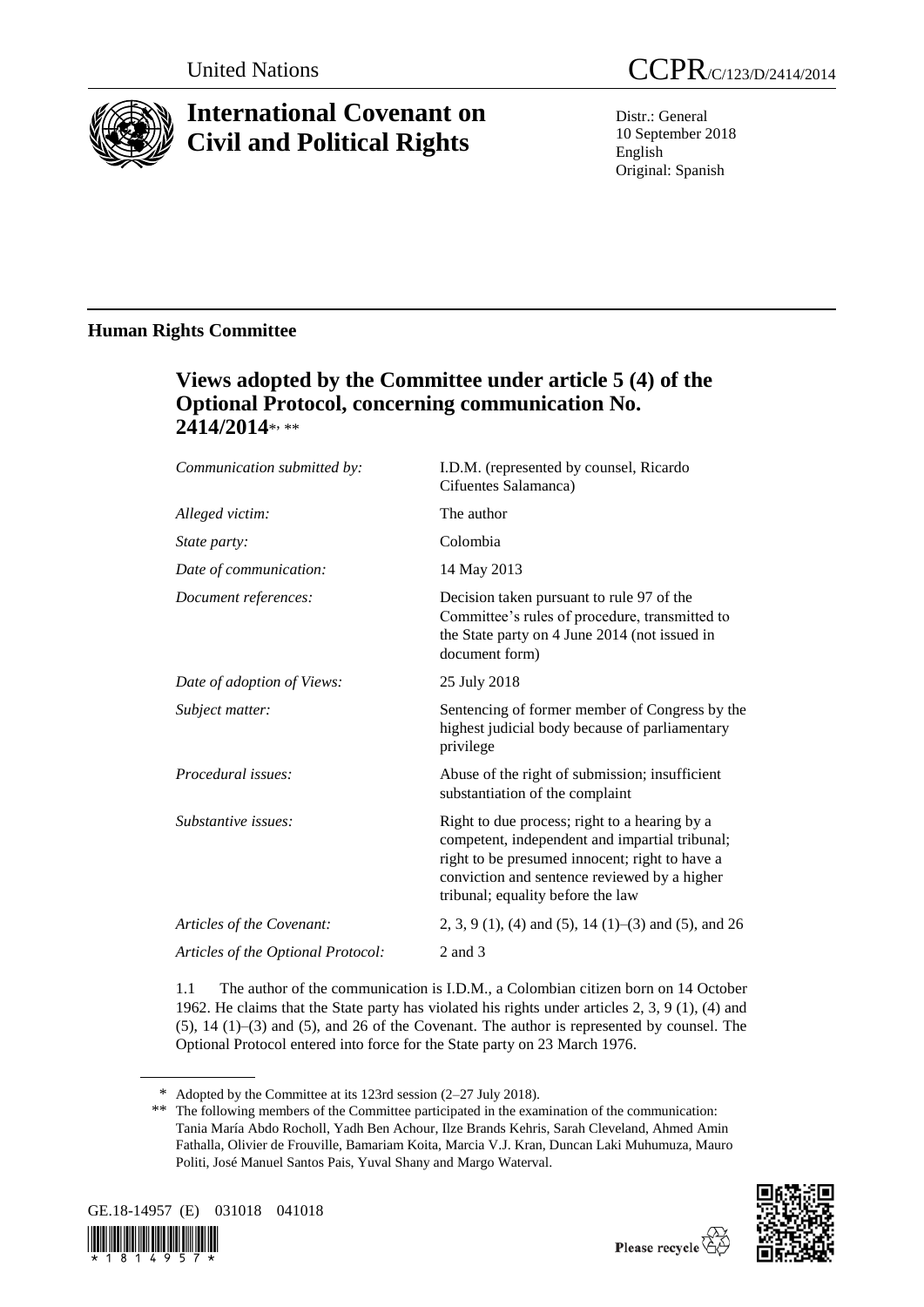1.2 On 8 October 2014, the State party submitted its observations on admissibility and requested the Committee to consider the admissibility of the communication separately from the merits.

1.3 On 3 December 2014, the Committee, acting through its Special Rapporteur on new communications and interim measures, rejected the State party's request for the admissibility of the communication to be considered separately from the merits.

# **The facts as submitted by the author**

2.1 The author was elected to represent the department of Santander in the House of Representatives of the Congress of the Republic for the period 2002–2006. On 19 March 2004, he was granted leave without pay for three months, starting from 1 April 2004. On 31 March 2004, Ms. Y.M.P. replaced him in the House of Representatives.

2.2 At a meeting on 3 June 2004, the First Committee of the House of Representatives submitted and called for a vote on a piece of draft legislation providing for the re-election of the President. Ms. Y.M.P. attended and voted at that meeting, in her capacity as a representative.

2.3 On 1 July 2004, the author returned to the House and resumed his duties until 19 July 2004, the end of the constitutional term. He was subsequently elected to the Senate for the period 2006–2010.

2.4 On 11 February 2008, the Council of State ordered that the author be removed from the office of senator as he was "barred from holding electoral office".

2.5 At a time not specified in the communication, a member of Congress reported that on 1 June 2004, 18 of the 35 members of the First Committee of the House of Representatives, including Ms. Y.M.P., met and signed a document proposing to shelve the bill providing for the re-election of the President. However, that plan fell through because Ms. Y.M.P. and one other member of Congress changed their vote and their contribution to the debate after allegedly being offered inducements by the Government. This gave rise to criminal proceedings before the Supreme Court. According to the author, Ms. Y.M.P. testified before the Supreme Court that she had been promised money by the national Government in exchange for voting in favour of the presidential re-election bill and the author had threatened her to ensure she voted in favour of it. On the basis of Ms. Y.M.P.'s testimony, the Criminal Appellate Division of the Supreme Court (the "Criminal Division") decided to open a criminal investigation into the author.<sup>1</sup>

2.6 On 20 May 2008, the Criminal Division issued the order to institute pretrial proceedings and ordered the author's interrogation and pretrial detention. The Criminal Division ruled, inter alia, that the parliamentary immunity enjoyed by the author as a former member of Congress was applicable in this case, as the acts attributed to him were related to the office he held at the time, and that, although he was on leave, he was still attached to the service and in office in accordance with rule 262 of the rules of procedure of Congress (Act No. 5 of 1992).

2.7 On 30 May 2008, the Criminal Division of the Supreme Court defined the author's legal status and found itself competent to try him. The author filed an application for reconsideration before the Supreme Court, claiming, inter alia, that under article 235 of the Constitution the Criminal Division was not the natural judge and thus was not competent to try him, since at the time of the events he was not performing the duties of a member of Congress and the acts in question were not related to congressional duties. On 16 June 2008, the Criminal Division rejected the author's application for reconsideration.

<sup>&</sup>lt;sup>1</sup> The author points out that, under articles 186 and 235 of the Constitution, members of Congress are tried by the Supreme Court. Article 186 states: "Offences committed by members of Congress shall be tried exclusively by the Supreme Court of Justice, which is the sole authority that may order their detention. In cases of flagrante delicto, members must be apprehended and promptly brought before the same body." Article 235 states: "The functions of the Supreme Court are to: ... 3. Investigate and try members of Congress. ... When the aforementioned public officials cease to exercise their duties, immunity shall remain applicable only to punishable acts related to the functions they performed."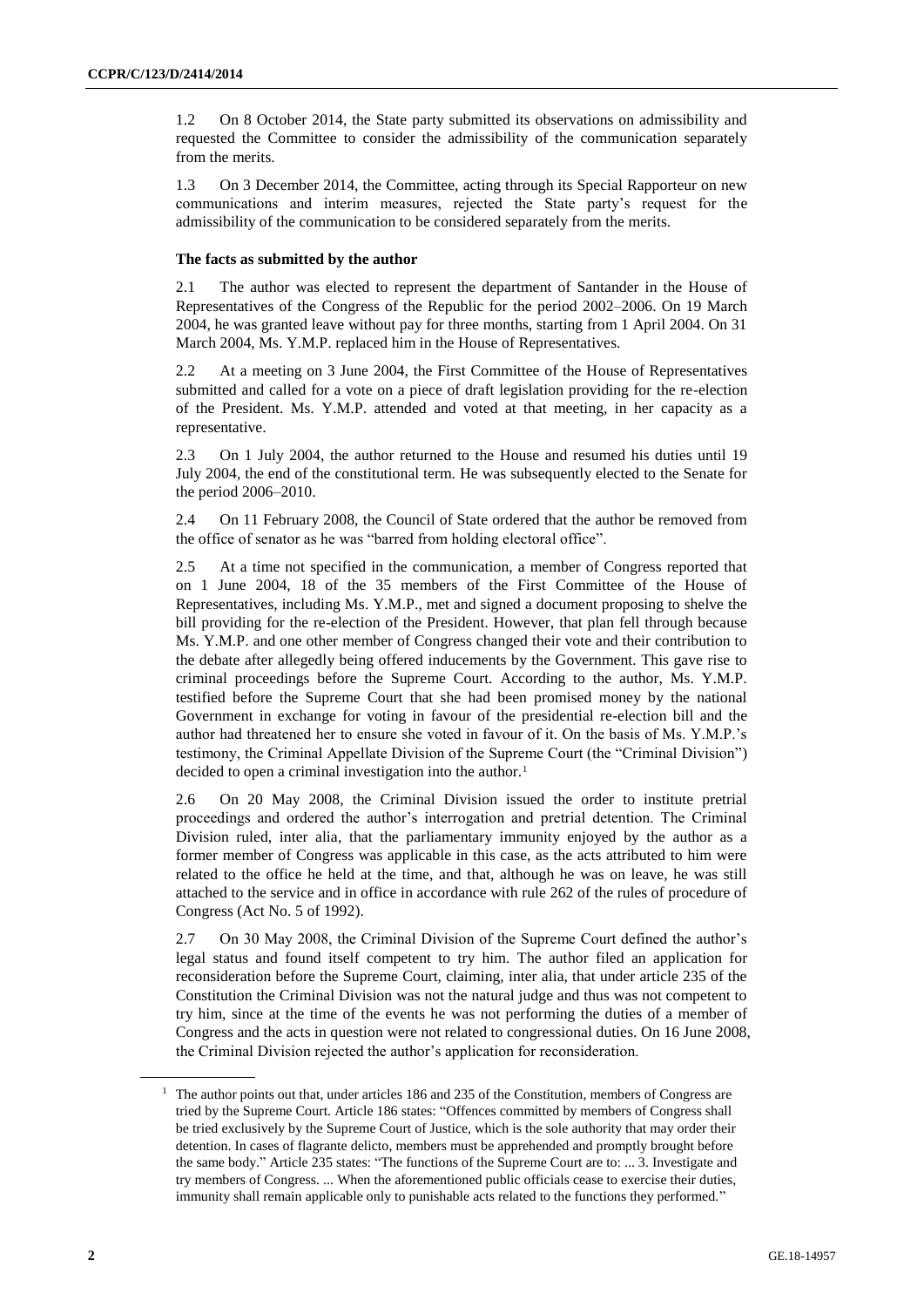2.8 Subsequently, the author filed a petition for *amparo* with the Civil Division of the Supreme Court regarding the decisions of the Criminal Division of 20 and 30 May, 16 June and 25 September 2008. The author challenged the competence of the Criminal Division to hear the case to determine his criminal responsibility. On 30 October 2008, the Civil Division rejected the author's petition for *amparo*.

2.9 On 12 March 2009, the Criminal Division ruled on a further appeal by the author, retaining jurisdiction over the case. The author claims that these decisions violated his right to a natural judge, equality before the courts, a fair trial and review of his conviction and sentence.

2.10 The author claims to have filed another petition for *amparo* with the Disciplinary Tribunal of the District Council of the Judiciary, which was declared inadmissible because criminal proceedings were in progress.

2.11 On 3 June 2009, the Criminal Division found the author guilty of extortion and sentenced him to 6 years' imprisonment, excluding alternatives to prison or house arrest, fined him 50 times the minimum monthly wage and barred him from standing for or holding public office for five years. The Criminal Division noted, inter alia, that the author's leave without pay at the time of the events was an administrative situation that did not alter his status as a member of Congress or separate him from office, since it was only a temporary suspension of functions during which he retained the status of public official. He therefore continued to hold the office of member of Congress and enjoy parliamentary immunity. It concluded that, in view of the offence of which he was accused, the natural judge to investigate and try him was the Criminal Division of the Supreme Court.

2.12 On 27 August 2009, the Disciplinary Tribunal of the High Council of the Judiciary overturned, on appeal, the decision of the Civil Division of the Supreme Court (see para. 2.8 above) and declared the author's petition for *amparo* to be admissible on the grounds that the Criminal Division had taken an arbitrary decision as a result of a procedural error in claiming to be competent both to investigate and to try the author. The High Council stated that a distinction should have been drawn between "office" and "functions"; that article 235 of the Constitution referred to immunity being applicable only to punishable acts related to the "functions performed" by the member of Congress; that at the time of the events in question the author was on leave without pay; and therefore that the exercise of jurisdiction by the Criminal Division was conditional upon the punishable conduct being related to the "functions performed" rather than to the "office" or status of a member of Congress.

2.13 On 18 December 2009, the Constitutional Court overturned the decision of the High Council of the Judiciary and concluded that the author's trial by the Supreme Court, acting as a court of sole instance, had not violated his right to due process "because the trial of senior officials by the highest body of ordinary jurisdiction provides full guarantees for the right to a defence and due process in line with the core international human rights instruments".

# **The complaint**

3.1 The author claims that the State party violated his rights under articles 2, 3, 9 (1), (4) and (5),  $14(1)$ –(3) and (5), and 26 of the Covenant.<sup>2</sup>

3.2 The author claims that his rights under articles 14 (1) and 26 of the Covenant were violated because he was not tried by the natural judge and with due respect for the right to equality before the courts. According to articles 186 and 235 of the Constitution, members of Congress enjoy parliamentary privilege and are tried by the Criminal Division of the Supreme Court. However, once the aforementioned officials have ceased to hold office, such privilege is retained only for punishable acts related to the functions performed as a member of Congress. Both the relevant legislation and the jurisprudence of the Supreme Court maintain that if a congressman was not in office and the events were unrelated to the functions performed by the person enjoying immunity, the natural judge is the judge under

<sup>&</sup>lt;sup>2</sup> The communication does not substantiate the claims under articles  $2(1-2)$ , 3, 9 and 14 (3), but merely makes reference to those articles.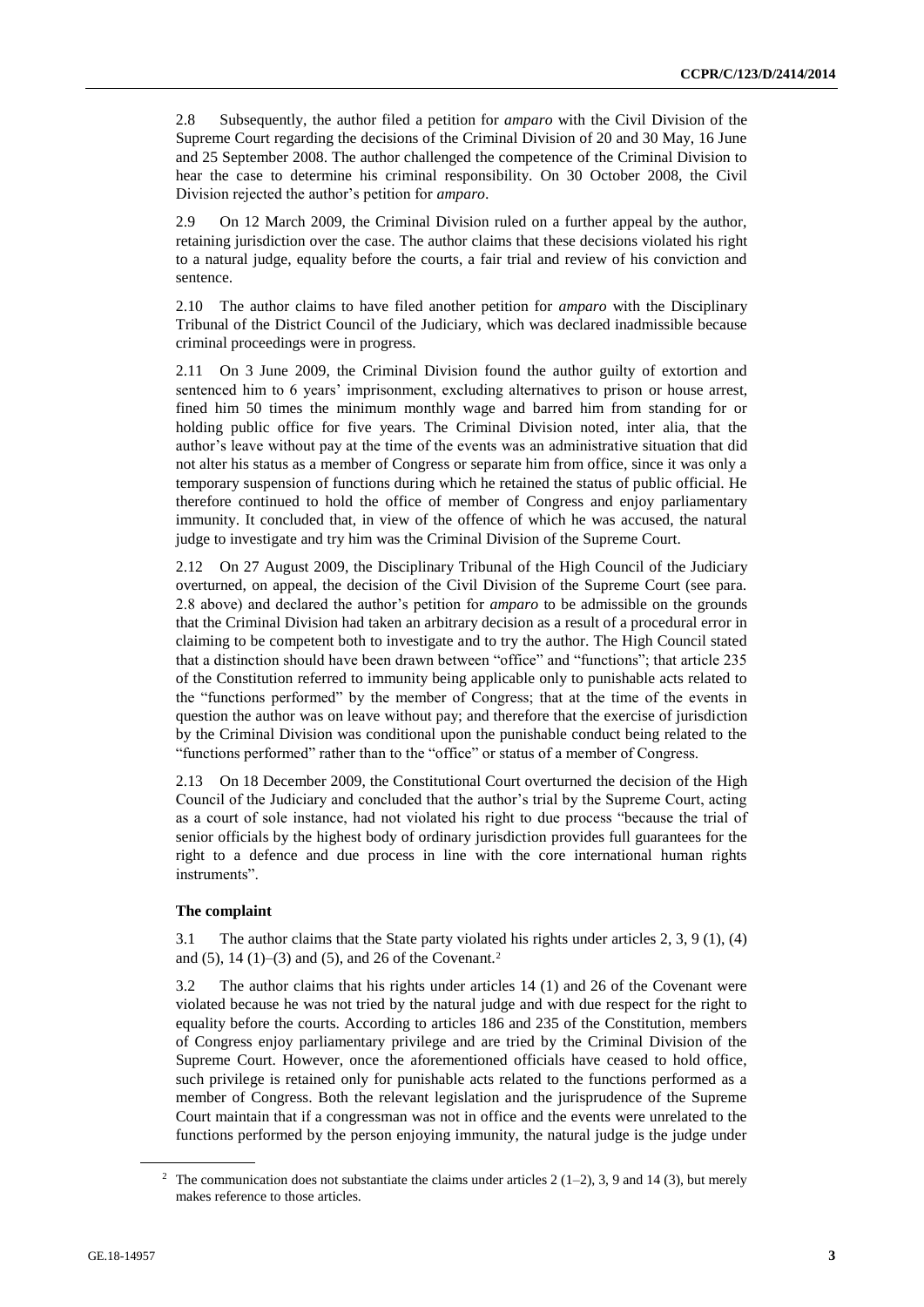ordinary law, not the Criminal Division of the Supreme Court.<sup>3</sup> Thus, if the Supreme Court had applied its own jurisprudence to the author's case, the investigation into his possible criminal responsibility should have been undertaken by the Attorney General's Office, because at the time of the events in question he was not performing the duties of a member of Congress, as he was on leave and was being replaced by Ms. Y.M.P. He was therefore not protected by parliamentary privilege. Furthermore, there was no link between the acts in question and the functions he had formerly exercised as a member of Congress. In light of this, the author considers that the Supreme Court changed its own jurisprudence for the specific purpose of trying him itself, avoiding his trial by the natural judge, i.e. the judge under ordinary law. He adds that the Criminal Division noted that "leave is one of those administrative situations in which public sector employees may find themselves, and involves a temporary separation from their usual work functions or, what amounts to the same thing, their temporary withdrawal from the office they occupy in a given State entity, without, however, a break in their employment contract with the company or public body concerned". According to the author, under this interpretation, it was obvious that the acts for which he was investigated bore no relation whatsoever to the functions performed as a member of Congress, since at the time of the events in question he was on leave and therefore performing none of those functions.

3.3 In criminal proceedings against members of Congress who enjoy parliamentary privilege, the Criminal Division of the Supreme Court investigates and itself tries the member; there is no functional separation between the body that investigates and the body that tries the case. It is therefore the same judges who conduct the investigation, determine the proceedings, call the trial, pass judgment and, where necessary, sentence the accused, in violation of the right to be heard by an impartial tribunal as established in article 14 (1) of the Covenant.

3.4 The author claims that the State party violated his right to be presumed innocent, as established in article 14 (2) of the Covenant, in that he was sentenced for allegedly threatening Ms. Y.M.P. in order to ensure that she supported the presidential re-election bill, even though there is not sufficient evidence to prove that this is actually what happened. In this regard, the author submits that it was demonstrated during the criminal proceedings – including by the statement of Ms. Y.M.P. herself and that of the witness C.G. — that he had never influenced or restricted Ms. Y.M.P. in the performance of her functions. The Public Prosecution Service itself, which had initially supported the accusation, noted that in light of the "evidentiary evolution" of the case, there was insufficient evidence for a conviction since there was no certainty regarding either the facts or the responsibility of the accused. When faced with the different accounts in the statements of Ms. Y.M.P. and Mr. C.G., the Criminal Division simply concluded that the witnesses had shown a desire to help the author by "harmonizing" their statements. In reaching this conclusion, the Criminal Division violated the principle of the presumption of innocence. What is more, it did not properly weigh the evidence and its assessment of the evidence was not sufficiently substantiated.

3.5 Bringing criminal proceedings against members of Congress also constitutes a violation of article 14 (5) of the Covenant, since the conviction and sentence handed down by the Criminal Division of the Supreme Court cannot be appealed to a higher tribunal. Although there is nothing to prevent the Supreme Court from establishing in its rules of procedure a mechanism for appealing a conviction and sentence, no such mechanism existed at the time when the communication was submitted to the Committee. Thus, in his case, the author had no possibility of appealing his conviction and sentence.

3.6 The author considers that, at the time of the events, the Supreme Court rejected any petition for *amparo* alleging that one of its own judgments or procedures violated human rights, and that this practice constitutes a violation of article 2 (3) of the Covenant.

3.7 The author maintains that the criminal proceedings brought against him in violation of his human rights, and the consequences thereof, caused him material and non-material

<sup>&</sup>lt;sup>3</sup> The author refers to the jurisprudence of the Supreme Court in cases Nos. 24162 of 10 August 2006, 24064 of 7 February 2008 and 27313 of 17 November 2008.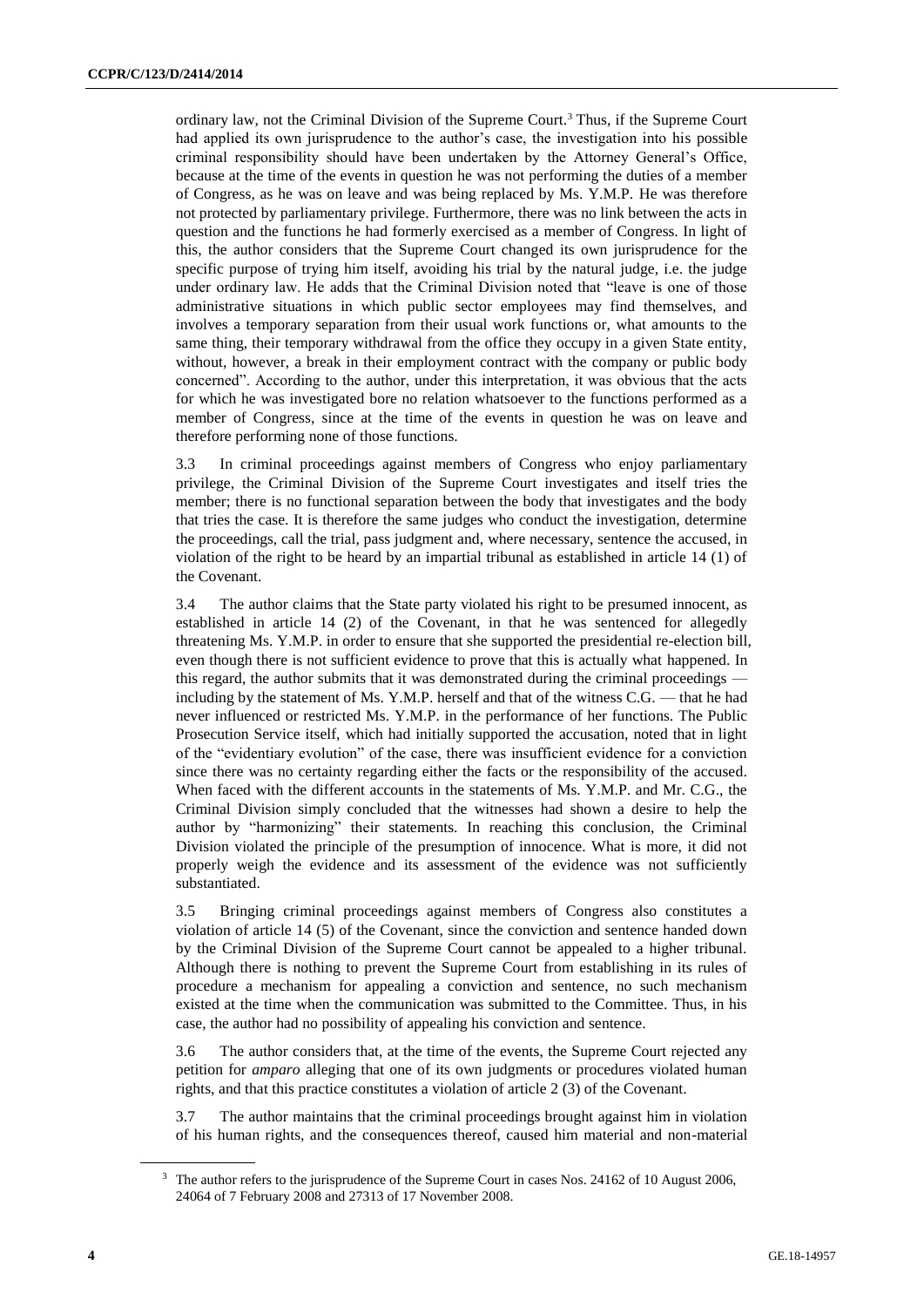injury. He therefore requests, by way of reparation, that the Committee declare that his rights under the Covenant have been violated; that the State party publicize the Committee's decision in the same publications and media that treated him like a criminal following the judgment of the Criminal Division; that he be granted compensation for material and non-material injury, according to the claims presented in his communication in this regard; and that the State party take measures to avoid any repetition of the violations.

### **State party's observations on admissibility**

4.1 In a note verbale dated 8 October 2014, the State party set forth its observations on the admissibility of the communication and requested the Committee to declare it inadmissible.

4.2 The State party provides a detailed account of the provisions of the Constitution, legislation and jurisprudence regarding parliamentary privilege and the investigation and trial procedures in criminal matters that fall within the remit of the Criminal Division of the Supreme Court. Articles 186, 234 and 235 of the Constitution establish that the Supreme Court is the natural judge in the investigation and trial of members of Congress in criminal matters.

4.3 The competences required for the trial of members of Congress are determined by a regulatory framework that guarantees the right to due process; the trial takes place before the highest judicial body in criminal matters, the Criminal Division of the Supreme Court. The State party refers to the jurisprudence of its Constitutional Court<sup>4</sup> and submits that the principle of a second hearing in criminal cases is not absolute, since it is not at the heart of the right to due process. Exceptions may be made to this principle provided that they are reasonable and proportional and respect the right to equality and substantive due process. One of the reasons for having parliamentary privilege for members of Congress is to guarantee the independence, autonomy and orderly functioning of the organs of State that are served by the State officials who enjoy such privilege, and to guarantee the independence and impartiality of the trial judge. Therefore, parliamentary privilege does not entail any personal benefit for those who enjoy it.

4.4 No requirement for a second hearing in criminal proceedings against senior officials enjoying parliamentary privilege can be inferred from the human rights treaties. States parties enjoy broad discretion to determine procedures and design effective mechanisms for the protection of rights without being required to establish a second hearing in criminal matters for senior officials enjoying parliamentary privilege. The trial of such officials by the highest body in criminal matters is in itself a full guarantee of due process. The State party maintains that it cannot be inferred from the wording of article 14 (5) of the Covenant that there must be specifically a "second instance", since the text refers to a "higher tribunal". The reference to a "higher tribunal" can be interpreted as meaning that the case must be heard by a court endowed with higher academic and professional qualities in order to ensure a correct evaluation of the issues before it. It should also be borne in mind that this is not about the trial of individuals but the trial of top-ranking officials, in this case parliamentarians.

4.5 In the light of the above, the Committee's Views in relation to such communications as No. 64/1979, *Salgar de Montejo v. Colombia*,<sup>5</sup> or No. 1211/2003, *Oliveró Capellades v.* Spain, <sup>6</sup> are irrelevant, since the authors did not have parliamentary status and the Committee did not have a chance to discuss the particularities of criminal proceedings against members of Congress.

4.6 In the author's case, on 20 May 2008 the Criminal Division of the Supreme Court ordered the opening of a formal investigation into him for the crime of extortion, under the above-cited articles of the Constitution and article 32 of the Code of Criminal Procedure (Act No. 906 of 2004). The author made use of the remedies available to challenge the

<sup>4</sup> Constitutional Court judgments C-650-2001 and C-254A of 2012.

<sup>5</sup> CCPR/C/15/D/64/1979.

<sup>6</sup> CCPR/C/87/D/1211/2003.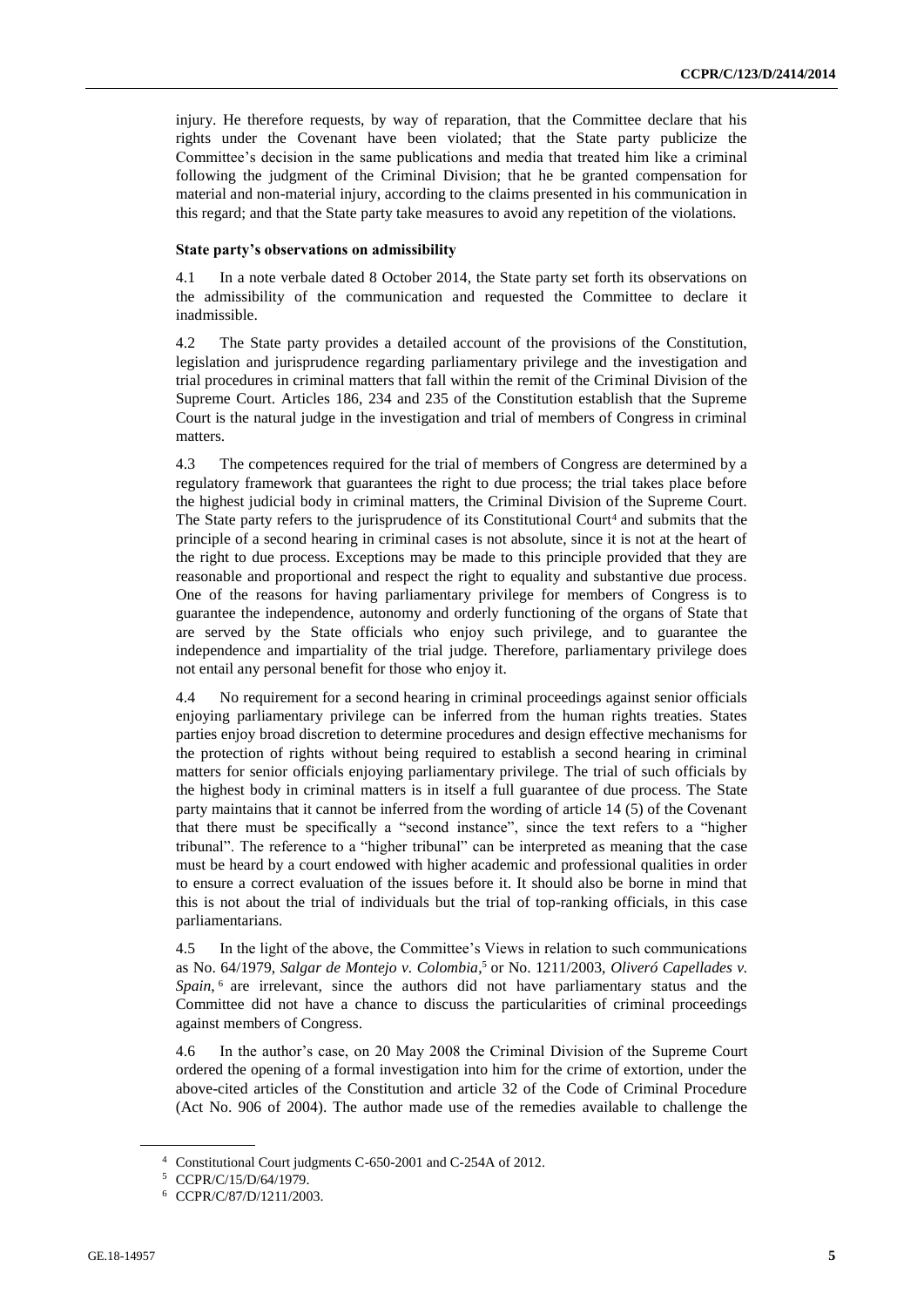competence of the Criminal Division, but without success. He even filed a petition for *amparo* with the Disciplinary Tribunal of the High Council of the Judiciary, which was finally dismissed by the Constitutional Court on 18 December 2009, when it found that there had been no violation of the author's right to due process. The State party submits that, although the author was tried in sole instance on a criminal matter, his petition for *amparo* was examined and judged by other tribunals, such as the Disciplinary Tribunal of Cundinamarca District Council of the Judiciary, the High Council of the Judiciary and the Constitutional Court.

4.7 The State party submits that the author's claims about the effects of his leave without pay at the time of the events and the conclusions reached by the domestic courts are not relevant to the consideration of the communication. Moreover, the Committee is not competent to question the examination and evaluation carried out by the State party's courts in this regard. In any event, in accordance with article 261 of the Constitution and article 262 of Act No. 5 of 1992, on the rules of procedure of Congress, the jurisprudence of the Supreme Court holds that members of Congress on leave continue to be attached to the service and remain in office.<sup>7</sup> The State party adds that, according to the jurisprudence of the Supreme Court, for parliamentary privilege to be applicable, the accused must be a serving member of Congress or senator or the punishable conduct must be related to the functions performed. Article 235 of the Constitution, which regulates the powers of the Supreme Court, states that parliamentary privilege is applicable after the person has left office provided that the offence of which he or she is accused is related to the position that conferred such privilege. In the author's case, he held parliamentary office from 20 July 1998, when he first became a member of Congress, to 19 July 2006. The judicial authorities found it proven beyond doubt that the author was covered by parliamentary privilege on the date when the reported incidents occurred. He continued to be protected by such privilege as the conduct attributed to him was undeniably related to his functions as a member of Congress. The Supreme Court found that leave is purely an administrative situation that does not entail a break in the employment contract between the State and a public servant; the author therefore retained his status as a public servant.

4.8 The State party submits that the communication is inadmissible because the author is seeking to turn the Committee into an appeal court and a fourth level of jurisdiction to scrutinize the criminal proceedings in which the author was found guilty of extortion. The claims of a violation of the Covenant primarily reflect the author's disagreement with the judgments handed down by the domestic courts within the framework of due process. However, the Committee is not competent to reconsider the decisions of domestic courts and their assessment of the facts and evidence. The State party adds that the action of the courts was not arbitrary and that the author's claims were duly examined in the course of the judicial proceedings. The author had access to and made use of various procedural remedies, and the courts issued duly reasoned decisions.

4.9 The author's communication constitutes an abuse of the right to submit a communication. While the Optional Protocol does not establish a deadline for submitting a communication to the Committee, in its jurisprudence the Committee has deemed some communications to be inadmissible on the ground of abuse of the right of submission, owing to the amount of time that elapsed between the occurrence of the acts and the submission of the case to the Committee. In the present case, there was a lapse of more than three years between the last proceedings before the domestic courts and the submission of the communication to the Committee, with no convincing explanation by the author for this delay. The communication also constitutes an abuse of the right of submission because it provides false, distorted, incomplete and unclear information. For example, it refers to the Committee's jurisprudence as if it was applicable to the author's case, omitting to mention that the cases referred to were substantially different as they did not involve the trial of a parliamentarian. Somewhat inconsistently, the communication on the one hand complains about the absence of a natural judge and, on the other, questions the trial and evaluation of the evidence by the Criminal Division of the Supreme Court. In addition, the

<sup>7</sup> The State party refers to the decisions of the Criminal Division of the Supreme Court in cases 13349 of 14 August 2000, 17653 of 11 March 2003 and 21497 of 24 January 2007.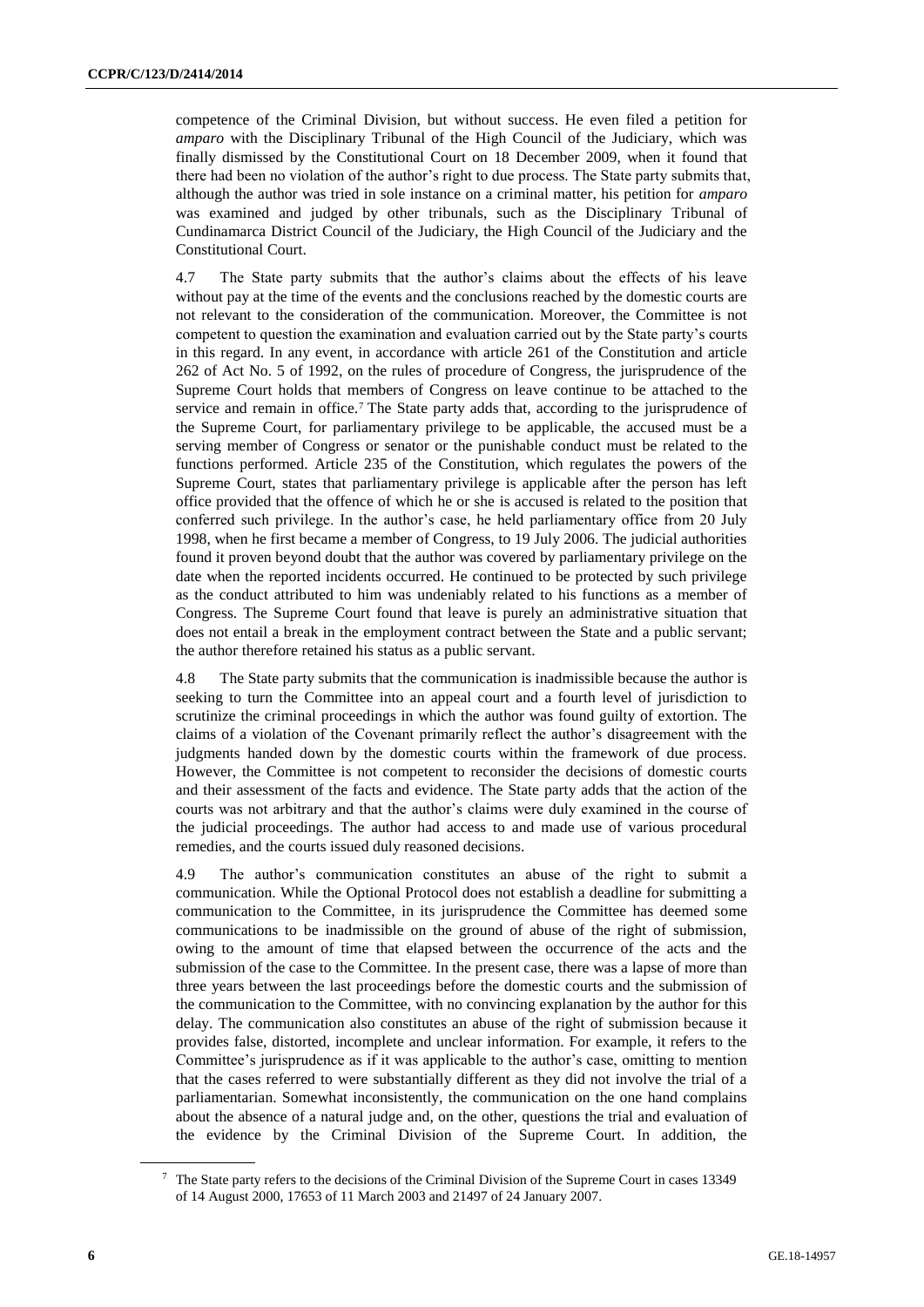communication presents its allegations to the Committee in a misleading way, claiming that the judicial decisions were arbitrary and inconsistent and amounted to a denial of justice.

4.10 The allegations of a violation of Covenant rights have not been sufficiently substantiated for the purposes of admissibility. The author claims that the State party violated his rights under articles 2, 3, 9, 14 and 26 of the Covenant. However, his allegations refer only to violations of article 14 and, briefly, to violations of article 26. At the same time, the author's allegations that the Criminal Division of the Supreme Court changed its jurisprudence for the sole purpose of declaring itself competent to try the author are unsubstantiated. Thus, the communication as a whole cites decisions without relating them to the supposed precedents of the Supreme Court in such a way as to enable the Committee to compare judgments and verify whether it really did change its jurisprudence and possibly violate the right to equality. Moreover, the jurisprudence to which the communication appears to refer is related to cases in which the person on trial was not a member of Congress. In this regard, the State party adds that, in relation to criminal proceedings against persons who enjoy parliamentary privilege, its courts have always applied the legislation in force and granted equal treatment to defendants.<sup>8</sup>

# **Author's comments on the State party's observations on admissibility, and additional information**

# *Author's comments on admissibility*

5.1 In a letter dated 24 November 2014, the author submitted comments on the State party's observations and reiterated that his communication met all the admissibility criteria set out in the Optional Protocol.

5.2 The author reiterates his claim that the criminal proceedings against him constituted a violation of article 14 (5) of the Covenant, as members of Congress with parliamentary privilege are not entitled to a second hearing. He maintains that the Constitutional Court has established in its jurisprudence that criminal proceedings against individuals who enjoy parliamentary privilege that are heard by the Criminal Division of the Supreme Court, acting as a court of sole instance, are in compliance with the State party's Constitution and international treaties.<sup>9</sup> The Constitutional Court has standardized its jurisprudence, stating that the trial of senior State dignitaries in proceedings before a court of sole instance does not imply any disregard of the right to due process.<sup>10</sup>

5.3 In the criminal proceedings that established his criminal responsibility, the author had no opportunity to appeal against the conviction and sentence and have them reviewed by a higher court. A petition for *amparo* cannot be considered a substitute for a criminal appeal for the purposes of complying with article 14 (5) of the Covenant, as it is of a different legal nature and has different effects. Moreover, in his case, the petition for *amparo* submitted to the Civil Division of the Supreme Court was filed against the decision of the Supreme Court to declare itself competent to hear the case, not against the subsequent judgment of the Criminal Division. The author adds that the Supreme Court always rejects petitions for *amparo* filed against its own judgments or decisions. The right to a second hearing admits of no exceptions, even in the case of senior officials, and is not fulfilled, or "compensated for", by a trial in sole instance in the highest criminal court in the  $land.<sup>11</sup>$ 

5.4 With regard to the State party's observations on abuse of the right of submission, the author maintains that there is no deadline for submitting a communication and that his communication was submitted within a reasonable period of time. Moreover, his communication does not present any knowingly false or distorted information. The

<sup>&</sup>lt;sup>8</sup> The State party refers to nine judicial decisions in different cases, including convictions, handed down between December 2007 and February 2010.

<sup>&</sup>lt;sup>9</sup> The author refers to Constitutional Court judgment C-545/08.

<sup>&</sup>lt;sup>10</sup> The author refers to Constitutional Court judgment SU 198/13.

<sup>&</sup>lt;sup>11</sup> The author refers to paragraph 7 of the Committee's Views in relation to communication No. 1211/2003, *Oliveró Capellades v. Spain*.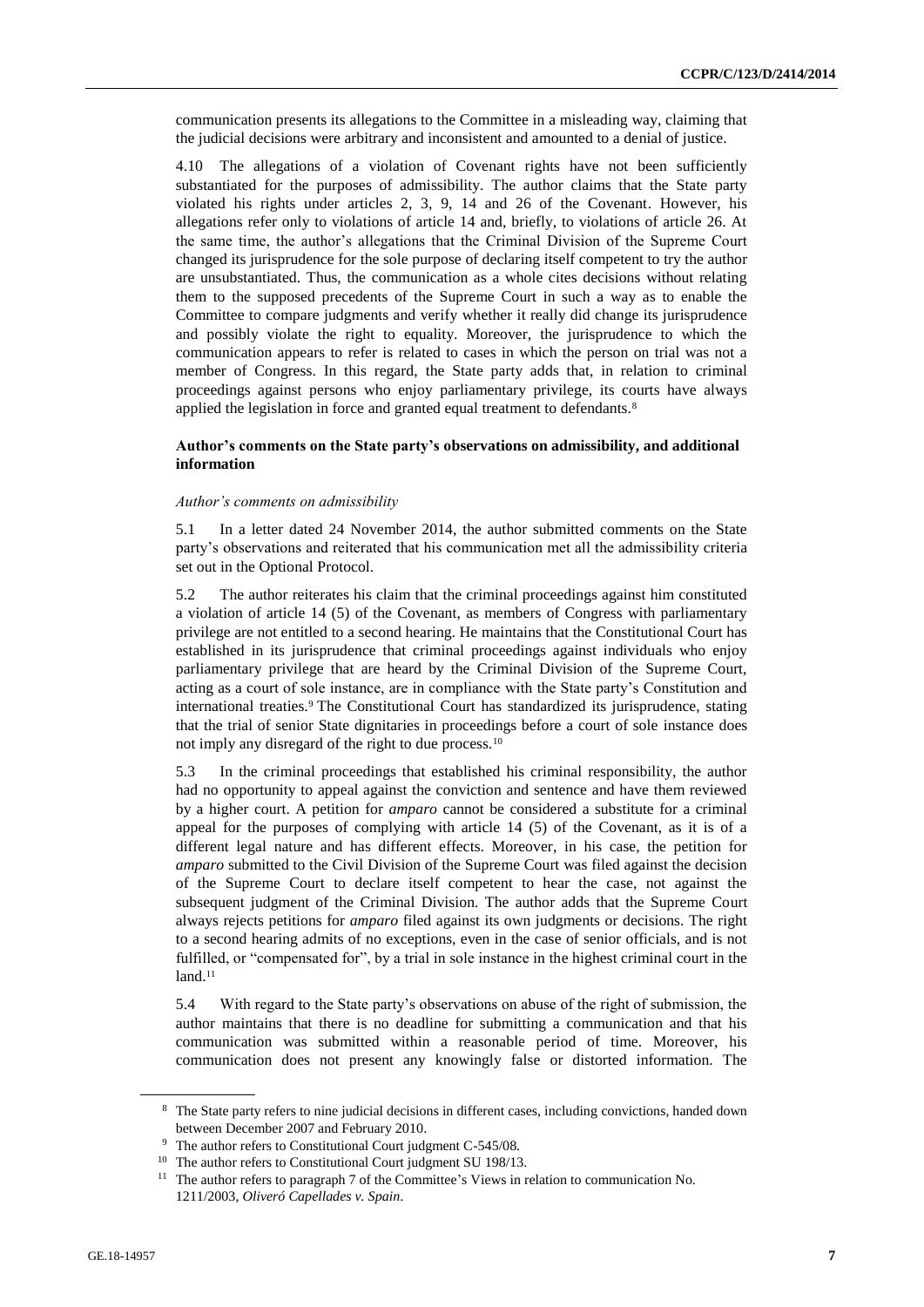jurisprudence of international human rights bodies cited is relevant and applicable to his case.

5.5 The claims of a violation of Covenant rights are duly substantiated. With regard to article 2 of the Covenant, the author maintains that the State party has not taken the necessary measures to guarantee the right of all persons to a second hearing in criminal cases or the right to a fair trial, despite the Views and decisions of the Committee and other international human rights bodies that found that the State party violated these rights. Nor does the State party guarantee access to an effective remedy, which in the case of the State party's legal system is the petition for *amparo*, since article 2 (3) of the Covenant does not exclude any official of a State party from access to effective remedies, or establish that such remedies are not applicable to decisions taken by the Supreme Court.

#### *Additional information*

6.1 On 5 December 2014, the author informed the Committee that at some unspecified time he had submitted an application for annulment of the judgment of the Constitutional Court of 18 December 2009.

6.2 On 2 February 2011, the Constitutional Court, meeting in plenary, rejected the author's application for annulment. The Court ruled, inter alia, that the Second Review Chamber had not departed from the jurisprudence of the Constitutional Court since, in the nine cases between 1993 and 2008 in which it had consolidated its jurisprudence on the privileges established by the Constitution for certain officials and the competence of the Supreme Court to try members of Congress, it had never considered the administrative situation that arises when a member of Congress is on leave without pay.

#### **State party's observations on the merits**

7.1 On 5 May 2015, the State party submitted its observations on the merits of the communication and reiterated that it failed to meet the admissibility criteria established in the Optional Protocol.

7.2 With regard to the author's allegations of a violation of article 14 (1–2) and (5), the State party submits that the author had equal access to a fair hearing before an independent and impartial tribunal. Articles 186, 234 and 235 of the Constitution establish the procedure for the trial of members of Congress by the Supreme Court, as the natural judge. Similarly, article 32.7 of the Code of Criminal Procedure (Act No. 906 of 2004) provides that it is for the Criminal Division of the Supreme Court to investigate and prosecute senators and representatives of the lower House. However, criminal proceedings against a high-ranking State official take place before the Supreme Court if there is a separation of the functions of investigation and prosecution.

7.3 The decisions of both the Supreme Court and the Constitutional Court were based on settled jurisprudence. The Constitutional Court has consistently held that the principle of a second hearing is not absolute, since it is not at the heart of the right to due process, and that the law could introduce exceptions to the requirement for a second criminal hearing. <sup>12</sup> The Constitutional Court also noted that the use of a sole instance in proceedings involving members of Congress who had been removed from office was reasonable and proportionate and did not violate fundamental rights. Constitutional Court judgment C-545 of 28 May 2008 defines the jurisprudence with respect to the nature and purpose of constitutional immunity for the highest State officials, while separating the functions of investigation and prosecution within the Supreme Court to ensure the impartiality of the judge. According to this judgment, the purpose of immunity is to protect the autonomy and independence of such officials in the exercise of their functions by means of special proceedings that differ from ordinary proceedings, without implying any discrimination. A trial in sole instance by the Supreme Court differs in certain respects from ordinary trials, but this does not imply that the defendants do not enjoy due process of law. In fact, they have the privilege of

<sup>12</sup> Constitutional Court judgments C-650-2001 and C-254A of 2012.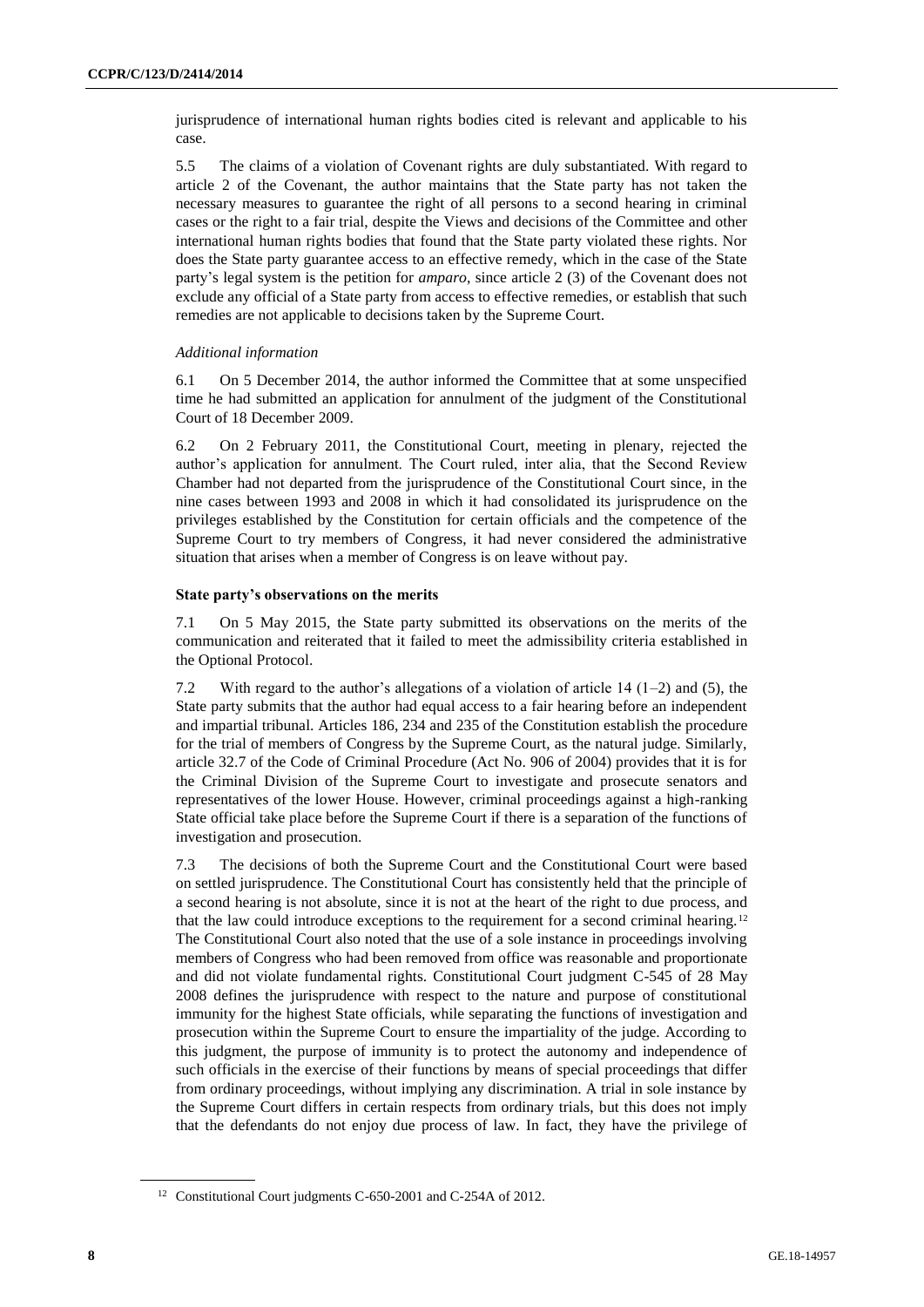having the entire proceedings held before the judges with the highest qualifications and experience.

7.4 The State party reiterates that neither article 14 (5) of the Covenant nor the jurisprudence of the Committee or other international human rights bodies can be construed as requiring that, in the trials before the highest judicial instance of senior officials with immunity from ordinary criminal prosecution, provision must be made for a second instance similar to that in other criminal proceedings. In a previous case (*Gomaríz Varela v. Spain*), which did not deal with a senior official with parliamentary immunity, the Committee had concluded that the absence of the right to a review by a higher court of a sentence imposed by an appeal court, following acquittal by a lower court, did not constitute a violation of article  $14$  (5) of the Covenant.<sup>13</sup>

7.5 The author's allegations reflect his disagreement with the criminal proceedings and his conviction; he is, in fact, seeking to use the Committee as a fourth level of jurisdiction and to reopen the question of his criminal responsibility. However, a ruling that is unfavourable to the defendant does not constitute a violation of the Covenant. The State party points out that the judicial ruling that determined the author's criminal responsibility was not arbitrary but duly reasoned and handed down in the context of judicial proceedings in accordance with due process. The author filed a petition for *amparo* that was finally dismissed by the Constitutional Court on 18 December 2009. Due process was guaranteed in all judicial proceedings relating to the appeals filed by the author.

7.6 The criminal proceedings brought against the author did not constitute a violation of articles 14 (1) and 26 of the Covenant. Rather, they were the kind of proceedings brought against persons with parliamentary immunity. Therefore, the author was not treated differently from any other person in the same situation.

#### **Author's comments on the State party's observations on the merits**

8.1 On 6 September 2015, the author submitted his comments on the merits of the communication and reiterated that the State party had violated his rights to have access to an independent and impartial tribunal, to be presumed innocent, to be tried by the natural judge and to appeal against his conviction and sentence to a higher tribunal.

8.2 With regard to his allegations concerning the lack of impartiality of the court, the author points out that the judges who decided to commit him for trial were the same ones who passed judgment and that there was therefore no separation of functions; the functions were not split, for example, between the subchambers of the Criminal Division, so that one subchamber would investigate and lay charges and another would be responsible for the trial and judgment.

8.3 In view of the arrangements described in the preceding paragraph, the author's right to be presumed innocent was also violated, as the judges who decided to commit him for trial were the same judges who tried him. The fact that the natural judge in the author's case might be the Supreme Court does not legitimize a criminal conviction by a court of sole instance in the absence of a functional separation between those making the accusation and those responsible for the trial and conviction.

8.4 With regard to the right to be tried by the natural judge, the author reiterates his claim that parliamentary immunity should not have been applied in his case since at the time of the events he was on leave without pay and not performing the duties of a member of Congress. Since he was replaced by Ms. Y.M.P., parliamentary immunity was applicable only in her case.

<sup>13</sup> CCPR/C/84/D/1095/2002.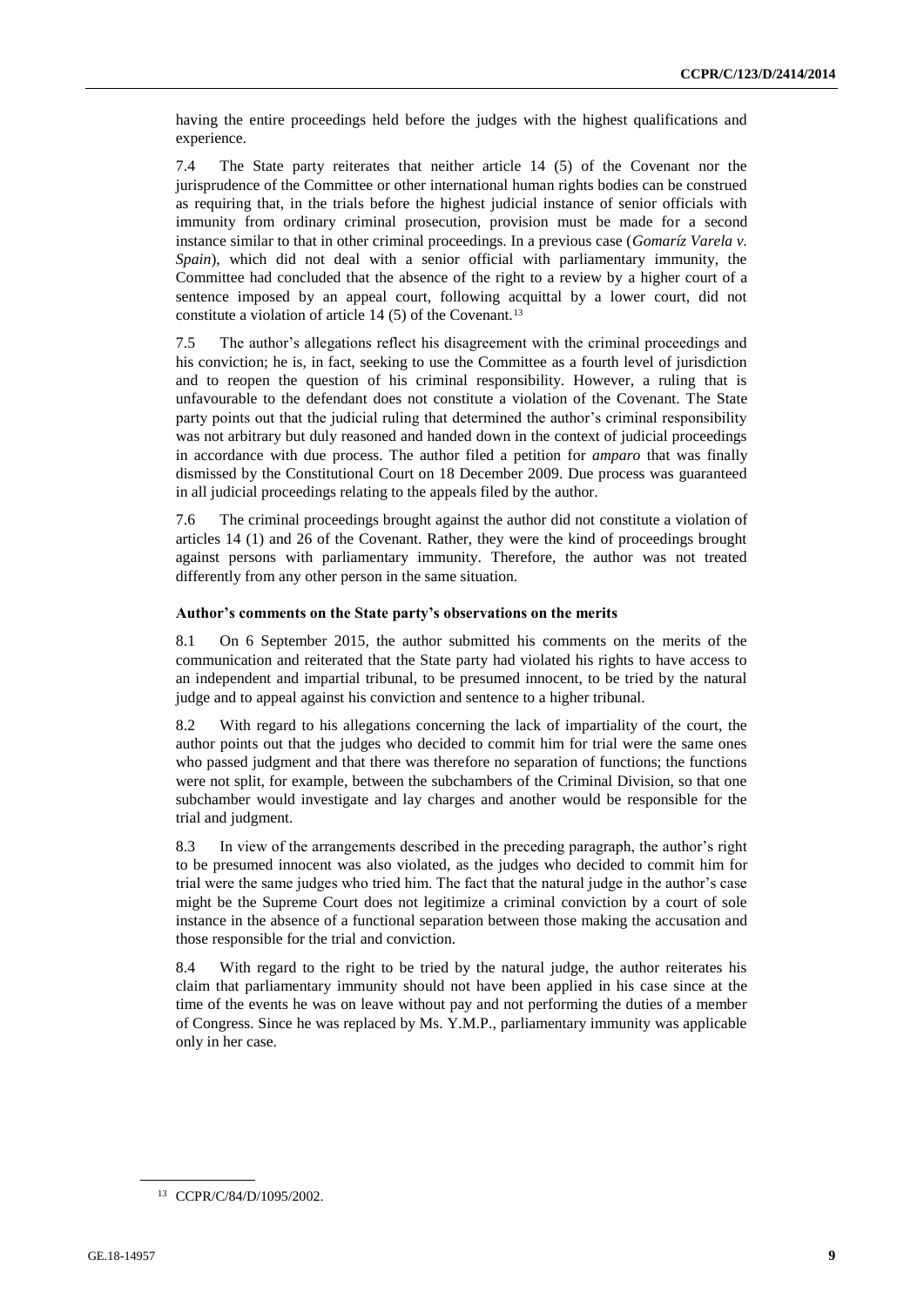### **Issues and proceedings before the Committee**

### *Consideration of admissibility*

9.1 Before examining any claim contained in a communication, the Committee must decide, in accordance with rule 93 of its rules of procedure, whether the communication is admissible under the Optional Protocol.

9.2 The Committee has ascertained, as required under article 5 (2) (a) of the Optional Protocol, that the same matter is not being examined under another procedure of international investigation or settlement.

9.3 The Committee takes note of the author's claim that he has exhausted all the effective domestic remedies available to him. In the absence of any objection by the State party in this connection, the Committee considers that the requirements of article 5 (2) (b) of the Optional Protocol have been met.

9.4 The Committee notes the State party's argument that the communication should be declared inadmissible as an abuse of the right of submission because it contains false, distorted, incomplete and unclear information. The Committee points out, however, that the fact that the State party and the author of the communication disagree on the facts, the application of the law and the relevance of the jurisprudence of the domestic courts and the Committee does not, in itself, constitute an abuse of the right of submission. <sup>14</sup> The Committee also notes the State party's argument that the communication is inadmissible owing to the delay between the last decisions of the domestic courts and the submission of the communication to the Committee. The Committee points out that, although there is no explicit deadline for the submission of communications under the Optional Protocol, in accordance with rule 96 (c) of its rules of procedure, "an abuse of the right of submission is not, in principle, a basis of a decision of inadmissibility *ratione temporis* on grounds of delay in submission. However, a communication may constitute an abuse of the right of submission, when it is submitted after 5 years from the exhaustion of domestic remedies by the author of the communication, or, where applicable, after 3 years from the conclusion of another procedure of international investigation or settlement, unless there are reasons justifying the delay taking into account all the circumstances of the communication."<sup>15</sup> In the present case, the Committee notes that, since the author's conviction by the Supreme Court, the Constitutional Court dismissed his petition for *amparo* on 18 December 2009 (see paras. 2.13 and 4.6 above). The author's application for annulment of this judgment was rejected by the Constitutional Court meeting in plenary on 2 February 2011 (see paras. 6.1–6.2 above). The Committee therefore notes that the communication was submitted to the Committee within the five-year limit provided for in its rules of procedure, and considers that it does not constitute an abuse of the right of submission under article 3 of the Optional Protocol.

9.5 The Committee takes note of the author's claim that his rights under articles 3, 9 and 14 (3) of the Covenant were violated by the State party. The author merely cites those articles of the Covenant without offering the slightest explanation of why he considers that those rights were violated. Consequently, the Committee finds that the author has not sufficiently substantiated this claim for the purposes of admissibility, and declares it inadmissible under article 2 of the Optional Protocol.

9.6 The Committee takes note of the author's allegations of a violation of article 2 of the Covenant. The Committee recalls its jurisprudence in this connection, according to which the provisions of article 2 of the Covenant, which lay down general obligations for States parties, cannot, in and of themselves, give rise to a claim in a communication under the

<sup>14</sup> See *F.A.H. and others v. Colombia* (CCPR/C/119/D/2121/2011), para. 8.3.

<sup>&</sup>lt;sup>15</sup> This rule applies to communications received by the Committee after 1 January 2012.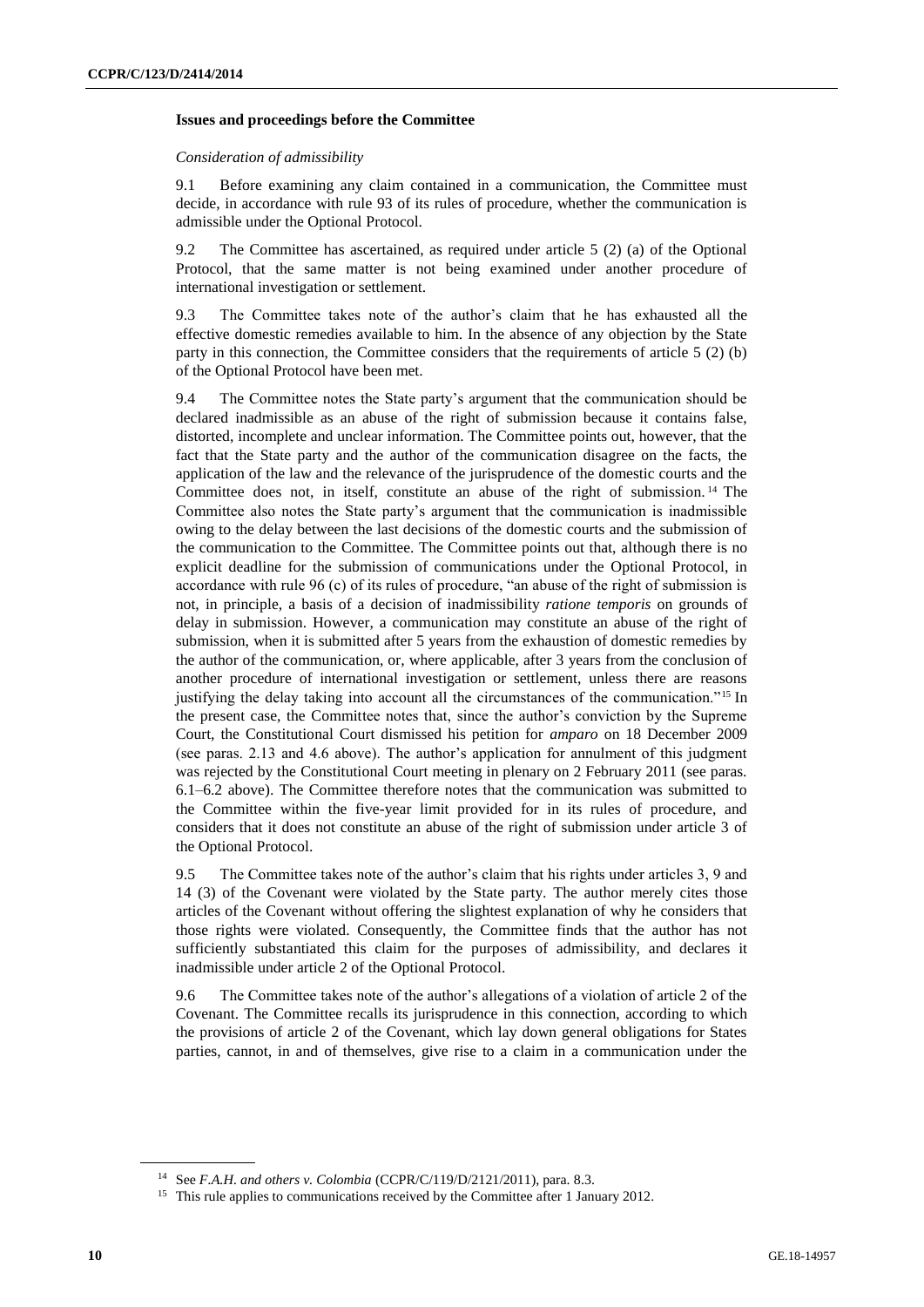Optional Protocol.<sup>16</sup> The Committee therefore considers that the author's allegations in this regard are inadmissible under article 2 of the Optional Protocol.

9.7 The Committee takes note of the author's claim that his rights under articles 14 (1) and 26 of the Covenant were violated because he was not tried by the competent judge and with due respect for the right to equality before the courts, since the Criminal Division of the Supreme Court allegedly amended its own jurisprudence for the specific purpose of trying the author and avoiding a trial by the ordinary judge (see para. 3.2 above). The Committee also takes note of the State party's arguments that the decisions of both the Supreme Court and the Constitutional Court in the author's case were based on the law in force and settled jurisprudence at the time of the events (see para. 7.3 above); that the jurisprudence cited by the author is not relevant to the case since it does not refer to the effect on parliamentary privilege of unpaid leave taken by a member of Congress; that the Supreme Court has stated in its jurisprudence that a member of Congress on leave without pay continues to be attached to the service and remains in office; and that the author was treated no differently from others in the same situation (see paras. 4.5, 4.7 and 7.6 above).

9.8 The Committee notes that the author does not contest the fact that, pursuant to articles 186 and 235 of the Constitution, members of Congress enjoy parliamentary privilege and are tried by the Criminal Division of the Supreme Court but considers that, as he was on leave without pay at the time of the events in question, the Supreme Court should have applied its own jurisprudence, which held that if a member of Congress had left office and the events had no functional relationship with the activities of a member of Congress, the competent judge was the ordinary judge, not the Criminal Division of the Supreme Court (see para. 3.2 above). However, in the author's case, the Criminal Division found that it was competent to try him on the grounds that, although he was on leave without pay, he had not been separated from congressional office, he still had parliamentary immunity and the acts attributed to him were related to the functions he performed as a member of Congress (see para. 4.7 above). The Committee recalls that article 14 of the Covenant guarantees procedural equality but cannot be interpreted as guaranteeing equality of results.<sup>17</sup> The Committee also recalls its jurisprudence to the effect that it is generally for the courts of States parties to apply domestic legislation in each case, unless it can be shown that such application was clearly arbitrary or amounted to a manifest error or denial of justice.<sup>18</sup> In the circumstances of the present case, the Committee considers that the author has failed to sufficiently substantiate his claim that he was not tried by the competent court. Similarly, the Committee is of the view that the information made available to it does not reveal that the judicial authorities ignored their own jurisprudence in the author's case in order to determine the competent court in a manner that would amount to a violation of the right to equality before the courts and the law; and that the author has not sufficiently substantiated, for the purposes of admissibility, in what way he was discriminated against on one of the grounds referred to in article 26 of the Covenant. The Committee therefore considers that these claims are inadmissible under article 2 of the Optional Protocol.

9.9 The Committee notes the author's allegation of a violation of the right to be heard by an impartial tribunal, as set out in article 14 (1) of the Covenant, since in criminal proceedings against members of Congress with parliamentary immunity it is the Criminal Division of the Supreme Court that investigates, charges and judges, and there is no functional separation between the investigators and the judges (see para. 3.3 above). The Committee recalls that one aspect of the requirement of impartiality established in article 14 (1) of the Covenant is that the tribunal must appear to a reasonable observer to be impartial. Thus, not only must the judges be impartial, they must also appear to be so. If the judges' participation in the preliminary proceedings is such as to allow them to form an opinion prior to the trial and this knowledge is directly related to the charges against the accused

<sup>16</sup> See *Jusinskas v. Lithuania* (CCPR/C/109/D/2014/2010), para. 7.6; *A.P. v. Ukraine* (CCPR/C/105/D/1834/2008), para. 8.5; and *Peirano Basso v. Uruguay* (CCPR/C/100/D/1887/2009), para. 9.4.

<sup>17</sup> See *F.A.H. and others v. Colombia*, para. 8.5.

<sup>&</sup>lt;sup>18</sup> See the Committee's general comment No. 32 (2007) on the right to equality before courts and tribunals and to a fair trial, para. 26. See also *F.A.H. and others v. Colombia*, para. 8.5.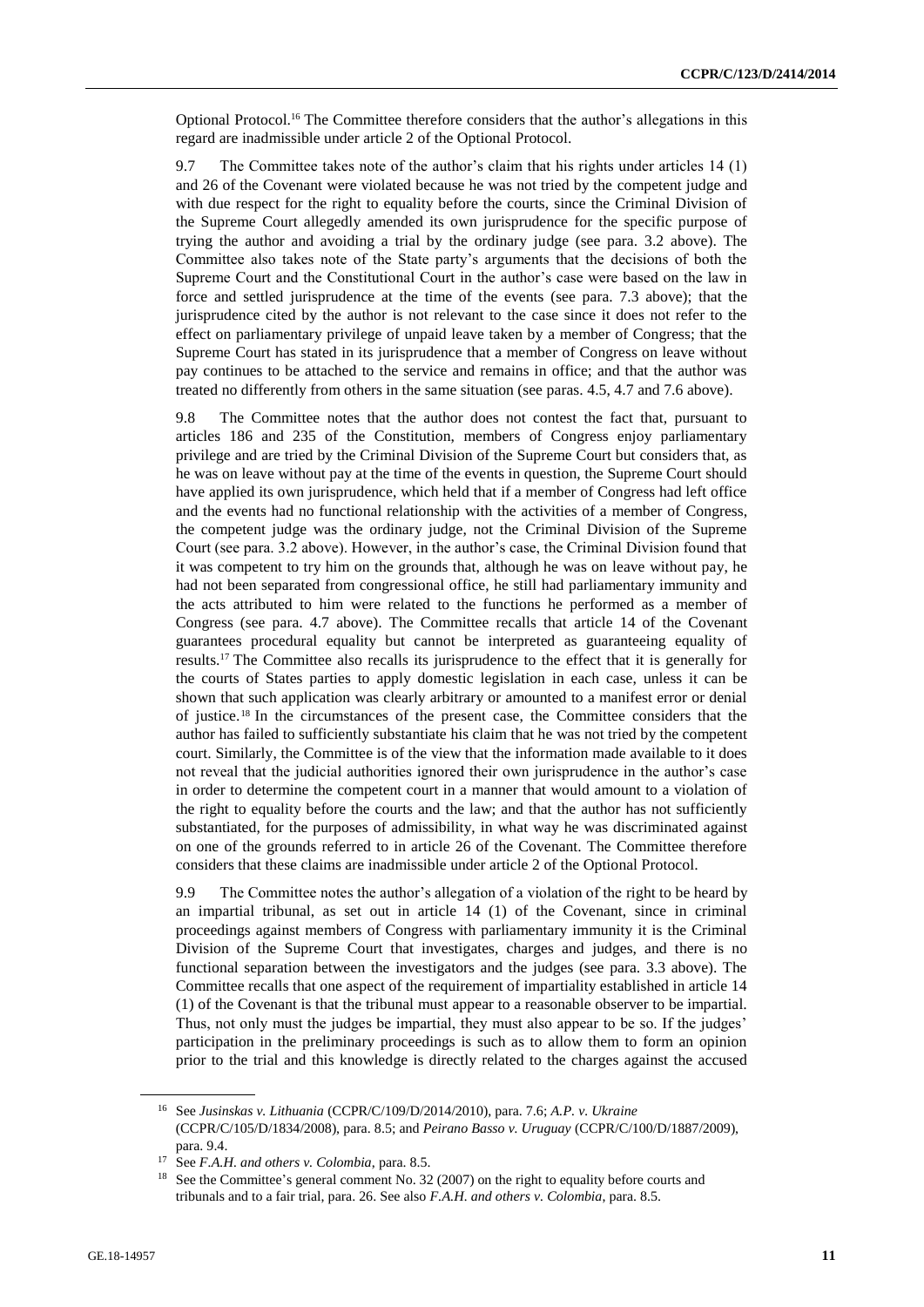and the evaluation of those charges, their participation in the trial is incompatible with the requirement of impartiality established in article 14 (1) of the Covenant. In this case, however, the Committee notes that Constitutional Court judgment C-545 of 28 May 2008 (see para. 4.7 of the judgment) established the separation of the functions of investigation and judgment within the Supreme Court in criminal proceedings against members of Congress with parliamentary immunity, in order to guarantee the impartiality of the tribunal (see para. 7.3 above) and that the Supreme Court complied with this judgment. The Committee also notes that the author's allegations are of a general nature and essentially call into question the system of criminal procedure that applies to members of Congress with parliamentary immunity at the time of the events, referring to the fact that the Criminal Division of the Supreme Court — and, therefore, the same judges — were responsible for all stages of the criminal proceedings, including the investigation and the trial. However, the author has not adequately explained to the Committee how, in his case, there was no such separation of the functions of investigation and judgment within the Criminal Division, or how the same judges took part in the various stages of the proceedings in such a way as to undermine the impartiality of the tribunal. Therefore, in the particular circumstances of this case, the Committee considers that these allegations have not been sufficiently substantiated for the purposes of admissibility and declares them inadmissible under article 2 of the Optional Protocol.

9.10 With regard to article 14 (2) of the Covenant, the Committee notes the author's claim that the State party violated his right to be presumed innocent, as he was convicted without sufficient evidence to prove with certainty that he had committed the act constituting the offence of extortion; that the Criminal Division did not make a proper assessment of the evidence, including the different accounts in the statements of Ms. Y.M.P. and Mr. C.G.; and that its assessment of these statements was not sufficiently substantiated (see para. 3.4 above). The Committee recalls its jurisprudence to the effect that it is generally for the courts of States parties to evaluate the facts and evidence in each case, unless it can be shown that their evaluation was clearly arbitrary or amounted to a manifest error or denial of justice.<sup>19</sup> The Committee has examined the materials submitted by the parties, including the judgment of the Criminal Division of the Supreme Court of 3 June 2009, and considers that these materials do not show that the criminal proceedings against the author suffered from the above-mentioned flaws. Accordingly, the Committee considers that the author's complaint in respect of article 14 (2) has not been sufficiently substantiated for the purposes of admissibility and declares it inadmissible under article 2 of the Optional Protocol.

9.11 The Committee takes note of the author's allegations in relation to article 14 (5) of the Covenant. It also takes note of the State party's argument that the complaint should be declared inadmissible for lack of substantiation. The Committee nevertheless considers that the author's complaint under article 14 (5) has been sufficiently substantiated for the purposes of admissibility. It therefore declares the complaint admissible and proceeds with the consideration of the merits.

#### *Consideration of the merits*

10.1 The Committee has considered the present communication in the light of all the information made available to it by the parties, as required under article 5 (1) of the Optional Protocol.

10.2 The Committee takes note of the author's claim that the criminal proceedings against him constituted a violation of article 14 (5) of the Covenant, since there is no mechanism whereby he can appeal the judgment and seek review by a higher tribunal of the conviction and sentence handed down by the Criminal Division of the Supreme Court on 3 June 2009 (see para. 3.5 above).

10.3 The Committee also takes note of the State party's arguments that it cannot be inferred from the wording of article 14 (5) of the Covenant that there must be specifically a "second instance", since the text refers to a "higher tribunal"; that this wording can be

<sup>19</sup> See *Manzano et al. v. Colombia* (CCPR/C/98/D/1616/2007), para. 6.4.